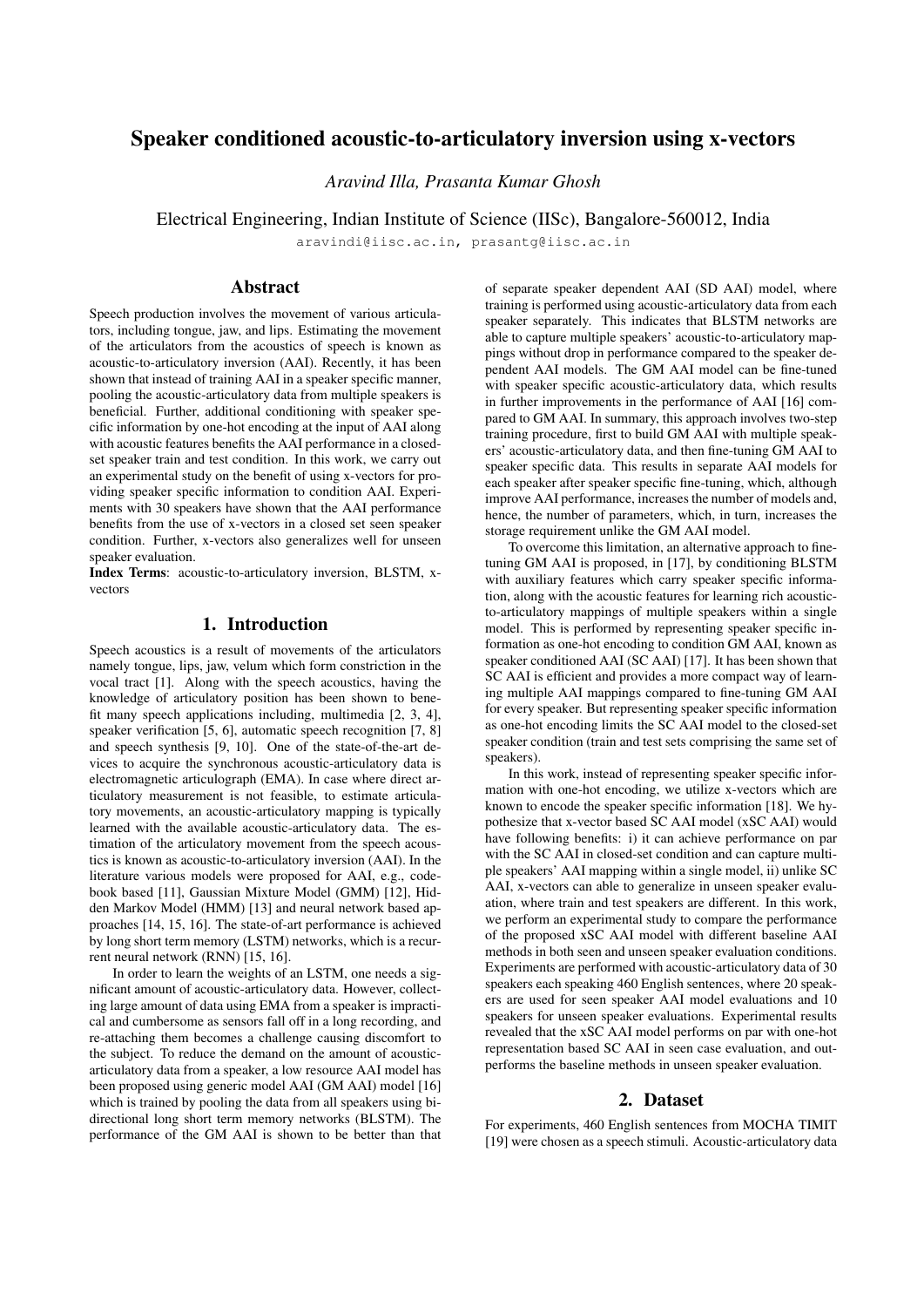was collected from 30 speakers, comprising 15 male (M1–M15) and 15 female (F1–F15) speakers. All the speakers were proficient in English and reported to have no speech disorders in the past. Acoustic-articulatory data was collected using AG501 electro-magnetic articulograph (EMA) [20].

Using the t.bone EM9600 shotgun microphone [21] placed in front of the speaker, acoustic data was recorded at a sampling rate of 48kHz. Along with the acoustics, synchronous articulatory movement data was collected at 250Hz, by gluing (using "Epiglu" [22]) sensors of AG501 on six articulators namely upper lip (UL), lower lip (LL), jaw (Jaw) tongue tip (TT), tongue body (TB) and tongue dorsum (TD), following recommendations reported in [23]. For head movement correction, two additional sensors were glued on the mastoids. Fig. 1 shows a midsagittal view of the vocal tract illustrating the placement of sensors, which capture the movements in horizontal and vertical directions indicated by X and Y. The sensors capture the articulatory movements in horizontal and vertical directions indicated by X and Y respectively in the midsagittal plane [16]. This results in a 12-dim articulatory feature vector which are indicated by  $UL_x, UL_y, LL_x, LL_y, Jaw_x, Jaw_y, TT_x, TT_y,$  $TB_x, TB_y, TD_x, TD_y$ . During recording, each sentence was projected on a computer screen placed in front of the speaker, and a slide changer was provided to the speaker to navigate through all the sentences. We recorded simultaneous acousticarticulatory data for each sentence. For each speaker, all 460 sentences were recorded in a single session. To remove the start and end silence segments in each sentence, we performed manual annotations to the recorded acoustic-articulatory data. This resulted in a total of 11.19 hours of acoustic-articulatory data with an average duration of 22.38 ( $\pm$  2.48) minutes per speaker.



Figure 1: *Schematic diagram indicating the placement of EMA sensors [16]*

# 3. Proposed approach

The mapping function from acoustic features to articulatory movements is known to be non-unique and nonlinear in nature [24]. Further, the relation between acoustic features and articulatory movements is not instantaneous due to co-articulation. Rather, the articulatory position at a time depends on the acoustics before and after that time instant. Also, it is known that the articulatory movement trajectories are smoothly varying in nature [24]. In order to learn this non-linear and complex function, neural networks have been shown to perform well in modeling the AAI. Recently, bi-directional long short term memory (BLSTM) networks are shown to achieve the state-of-the-art performance for AAI task. BLSTM networks have also been shown to preserve the smoothness characteristics in the estimated articulatory trajectories [15, 16] implicitly and do not need any further post-processing steps for smoothing, unlike DNN and GMM. Recently using BLSTM, in [17], it has been shown that by conditioning BLSTM networks using speaker information (as one-hot encoded representation) would benefit the performance of AAI in a closed-set speaker training and evaluation condition. To generalize the SC AAI to an unknown speaker, instead of conditioning the SC AAI model with the one-hot representation of speaker specific information, we, in this work, perform experiments with x-vectors as a representation to encode speaker information.

x-vectors are neural network embeddings, which are recently shown to be successful in extracting speaker representations and widely used in speaker verification, language identification, and speaker diarization applications [25]. From the variable-length acoustic segments, the x-vector model computes speaker embedding using Time-Delay Deep Neural Network (TDNN) architecture [18]. The first few layers in TDNN comprises time-delay network which are equivalent to dilated convolutions. The sequence of time-delay layers are used to extract information from the input frame-level features by aggregating context from previous and future frames. The time-delay layers are followed by a pooling layer which computes the mean and standard deviation from the TDNN output over time which are used as a speaker embedding computed based on an input utterance from a speaker, which is known as x-vector.



Figure 2: *Block diagram of the proposed SC AAI model using* x*-vector approach (*x*SC AAI).*

The proposed approach for SC AAI using x-vector, indicated as xSC AAI is illustrated in Fig. 2. From a given speech utterance, we compute an acoustic feature vector at every speech frame (frame rate of acoustics features and the sampling rate of articulatory features are matched to obtain one to one correspondence between the two). Further, from the variable length utterance, a fixed dimensional (512) x-vector is extracted using TDNN, and we replicate the x-vector for every frame in the utterance to match the number of acoustic feature vectors. The acoustic features and x-vectors are fed to separate dense layers as shown in Fig. 2. The outputs of dense layers are concatenated and fed to the BLSTM layers. The output of BLSTM layers is fed to a time-distributed linear regression layer using linear activation. The mean squared error between the original and predicted articulatory features is used as a loss function to learn the neural network weights. Training of the xSC AAI model is performed with multiple speakers' acoustic-articulatory data. In seen case evaluation, test sentences (non-overlapping with training sentences) are from the training speaker set. In this work, we choose 20 speakers for the seen case experimental set-up. While in unseen evaluation, neither acoustic features nor x-vectors from test speakers are utilized during the training of the SC AAI model. In this work, we have chosen 10 unseen speakers.

## 4. Experimental setup

*Data post-processing and feature computation:* We perform post-processing operations on the recorded acousticarticulatory data, before computing acoustic and articulatory features. The articulatory data is first low-pass filtered with a cutoff of 25Hz, to avoid high-frequency noise. This is done also because it is known that the articulatory trajectories are slowly varying in nature and most of the energy lies below 25Hz [24, 26]. Also, the articulatory data obtained at 250Hz is downsampled to 100Hz make it synchronous with acoustic features. As acoustic features, we compute 13-dim Mel-frequency cepstral coefficients (MFCCs) [27] from the recorded speech sig-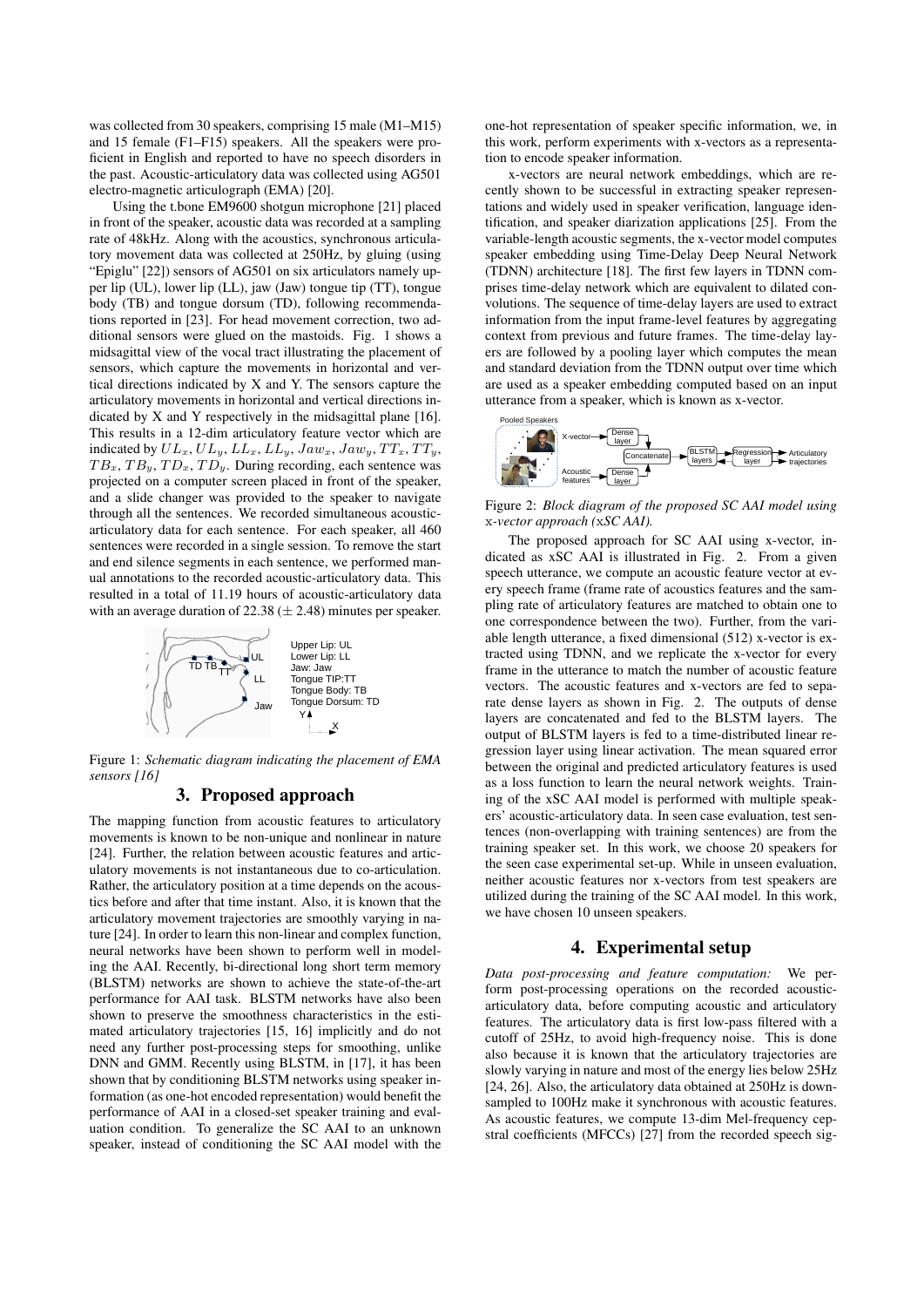nal using a window size of 20ms with 10ms frameshift. In the literature, MFCCs have been shown to be optimal for the AAI task using maximal mutual information criterion [24] as well as using representations learned from the raw waveform [28]. At an utterance level, we perform mean and variance normalization of both the acoustic and articulatory features. From the 30 speakers, as described above, we choose 20 speakers (10 male: M1– M10 and 10 female: F1– F10) for the train and test sets under seen speaker condition and 10 speakers (5 male: M11 – M15 and 5 female: F11 – F15) for unseen speaker evaluation. For all the experiments, from each speaker (both seen and unseen) the recorded acoustic-articulatory data using 460 sentences were divided into a training set 80% (364), validation set 10% (46) and testing set 10% (46).

*AAI schemes and evaluation metrics:* In order to compare the performance of the xSC AAI, we consider baselines with different AAI models. In seen speaker evaluation, we consider different training schemes resulting in the following AAI models: a) speaker dependent AAI model (SD AAI): train and test in a speaker specific manner using same speaker acousticarticulatory data, b) Generic Model AAI model (GM AAI): one single AAI model is trained and tested by pooling data from all 20 speakers, c) GM AAI with speaker specific fine-tuning (GM-FSD AAI): the GM AAI model is further fine-tuned with speaker specific acoustic-articulatory data, which results in an AAI model for each speaker, d) Speaker condition using onehot vector (SC AAI): one single AAI model is trained similar to the GM, but we provide auxiliary speaker specific information using a 20-dim one hot vector along with the acoustic features. e) Speaker condition using x-vector (xSC AAI): In the proposed approach we condition AAI with x-vectors while training with 20 speakers' acoustic-articulatory data.

In unseen speaker evaluation, we use the models trained with 20 speakers acoustic-articulatory data but for testing, we use sentences from 10 unseen speakers. We consider the following models: a) GM and xSC AAI models: trained with 20 speakers (F1-F10; M1-M10) tested with 10 speakers (F11-F15; M11-M15), b) uSC AAI: as a baseline, we use the SC AAI model trained with 20 speakers data. However for testing SC-AAI with unseen speakers, one-hot representation is not possible. So, we trained a speaker identification network (SID) with 20 speakers' acoustic data. For a test sentence of an unseen speaker, we take softmax output of the SID network as a speaker identity vector for SC AAI models. We hypothesize that by this approach (uSC AAI), we could represent an unseen speaker as a combination of speakers used for training SC AAI and SID networks.



Figure 3: *Visualizations of* x*-vector speaker embeddings using t-SNE for 30 speakers used in this work.*

*Hyper-parameter details and neural network training:* To perform experiments with xSC AAI, we choose a dense layer with 200 units which takes 13-dim MFCC as an input. For

Table 1: *RMSE and CC averaged across all the articulators and speakers (M1–M10 and F1–F10) with different AAI models in the closed-set (seen speakers) evaluation*

|             |         |         | SD AAI GM AAI GM-FSD AAI SC AAI xSC AAI |         |         |
|-------------|---------|---------|-----------------------------------------|---------|---------|
| CC.         | 0.8361  | 0.8608  | 0.8699                                  | 0.8721  | 0.8736  |
| (SD)        | (0.020) | (0.018) | (0.021)                                 | (0.019) | (0.019) |
| <b>RMSE</b> | 1.166   | 1.085   | 1.057                                   | 1.049   | 1.044   |
| (SD)        | (0.076) | (0.072) | (0.083)                                 | (0.077) | (0.076) |

speaker embedding layer, where input is a 512-dim x-vector, we choose a dense layer with 32 units. For the BLSTM, we use 3 hidden layers with 256 dim output units in each layer. The BLSTM layer output is fed to a time-distributed linear regression layer with 12-dim output. For training, we minimize mean squared error, and early stopping is performed based on the validation loss. x-vectors are computed using Kaldi toolkit [29]. We used a pre-trained model trained on the VoxCeleb database following the recipe "egs/voxceleb/v2" in Kaldi [30]. To assess the discriminative ability of the extracted x-vectors across all 30 speakers, Fig. 3 illustrates the visualization of x-vectors using t-SNE [31]. It can be observed that the speaker embeddings extracted using the x-vector model could discriminate different speakers. For SID network, we choose two LSTM layers with 150 units each followed by a time distributed dense layer with 100 hidden units and softmax layer at the output. We choose categorical cross-entropy as the loss function for training the SID network. All the experiments in this work are performed using Keras [32] with Tensorflow [33] as back-end. To evaluate the performance of AAI-models we chose Root Mean Squared Error (RMSE) and Correlation Coefficient (CC) [24, 16] as evaluation metrics computed for each articulator separately.

#### 5. Results and discussion

In this section, we present the results of the experiments which compare the performance of xSC AAI with baseline AAI models in both seen and unseen speaker evaluations.

*Seen speaker evaluations:* Table 1 reports CC and RMSE using xSC AAI model and baseline models which are averaged across all the articulators and speakers. From Table 1, it is observed that xSC AAI performs better than SC AAI which are followed by GM-FSD, GM, SD AAI models in terms of average CC and RMSE. The performance of xSC AAI is on par with SC AAI and found to be consistent with the results reported in [17], where it has been shown that the SC AAI using one-hot encoded speaker conditioning perform better than all the baseline schemes in the closed-set condition.



Figure 4: *CC averaged across all articulators for each of 20 speakers (male and female speakers in top and bottom rows respectively) in the closed-set (seen speakers) evaluation*

Speaker specific performance in terms of average CC with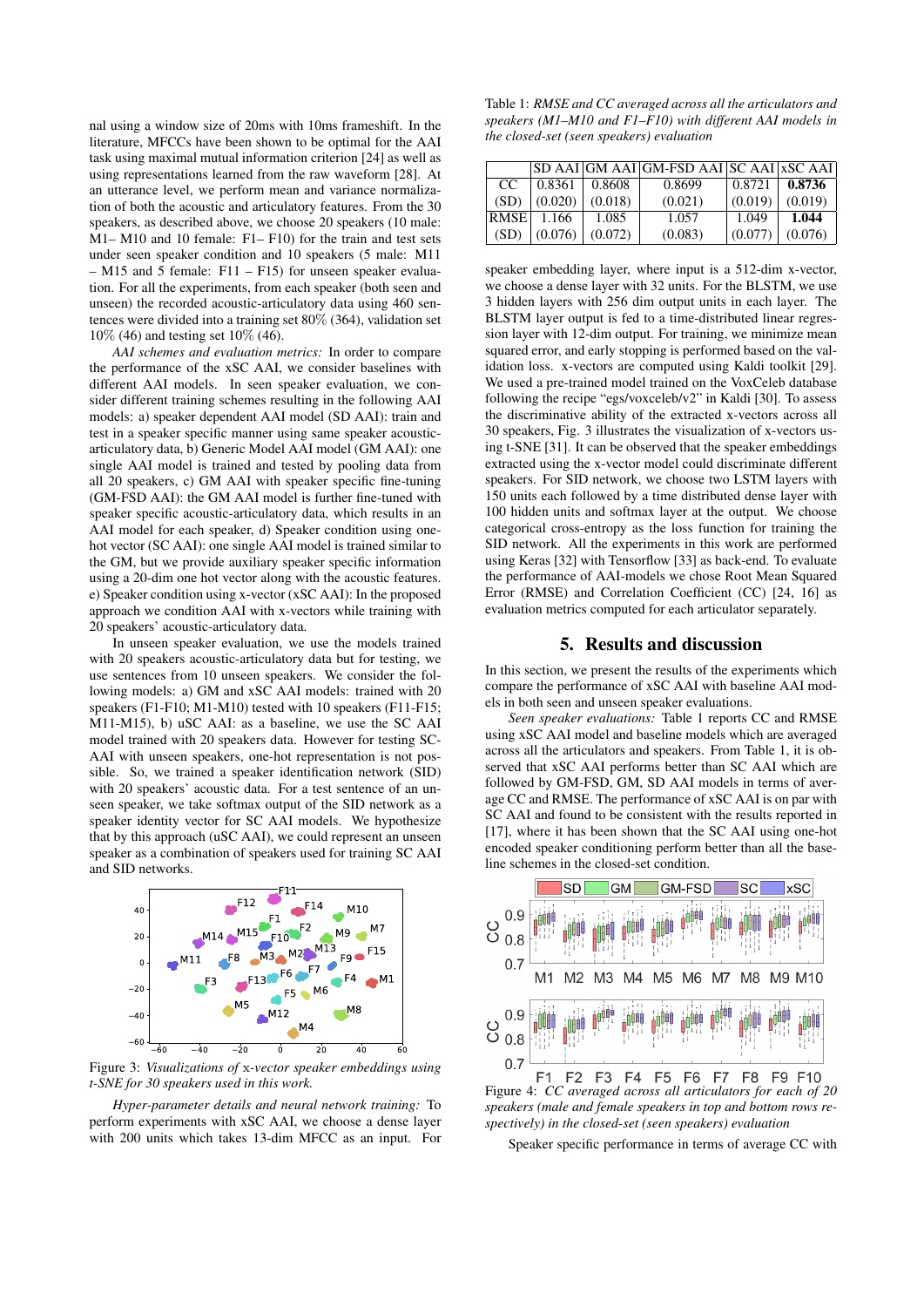Table 2: *CC averaged across all the unseen speakers (M11–M15 and F11–F15) for each articulator separately*

|                     |                   |       | $LL_x$ | $LL_{u}$ | $  \, Jaw_x \,   \, Jaw_y \,   \, TT_x \,  $                                            |                                             | $TT_u$                          | $T B_x$         | $ TB_u TD_x $                               |       | $TTD_u$ |
|---------------------|-------------------|-------|--------|----------|-----------------------------------------------------------------------------------------|---------------------------------------------|---------------------------------|-----------------|---------------------------------------------|-------|---------|
| GM AAI $\mid$ 0.594 |                   | 0.557 | 0.664  |          | $\vert 0.806 \vert 0.746 \vert 0.764 \vert$                                             |                                             | $\vert 0.831 \vert 0.874 \vert$ |                 | $\vert 0.851 \vert 0.825 \vert 0.848 \vert$ |       | 0.820   |
| XSC AAI             | $0.603 \pm 0.602$ |       |        |          | $0.691$   $0.806$   $0.740$   $0.771$   $0.838$   $0.876$   $0.856$   $0.836$   $0.854$ |                                             |                                 |                 |                                             |       | 0.828   |
| SD AAI              | $\mid 0.744$      | 0.701 | 0.807  |          | $0.840 \pm 0.846$                                                                       | $\vert 0.836 \vert 0.876 \vert 0.889 \vert$ |                                 | $0.885$   0.889 |                                             | 0.884 | 0.884   |

Table 3: *RMSE and CC averaged across all the articulators and speakers (M11–M15 and F11–F15) with different AAI models*

|             |               | Seen    |         |          |
|-------------|---------------|---------|---------|----------|
|             | <b>GM AAI</b> | uSC AAI | xSC AAI | SD AAI   |
| CC          | 0.7655        | 0.7534  | 0.7754  | 0.846    |
|             | (0.034)       | (0.032) | (0.031) | (0.027)  |
| <b>RMSE</b> | 1.4075        | 1.4562  | 1.3933  | 1.1506   |
|             | (0.108)       | (0.100) | (0.100) | (0.1026) |

different AAI models are shown in Fig. 4 using boxplots, where in each box bottom edge represents the first quartile, and the line in the middle represents the median and the upper edge of the box represents the third quartile. To examine the statistical significance in the performance difference between the xSC AAI model and the baseline models, we perform t-test on the CC values obtained from test sentences in a speaker specific manner. We observe that across all the speakers, the xSC AAI model performs significantly ( $\rho < 0.05$ ) better than the SD AAI model. Similarly, while comparing xSC AAI with GM AAI, we observed significant ( $\rho < 0.05$ ) improvement in performance across all the speakers except for M3 and M7. While comparing xSC AAI with GM-FSD, significant ( $\rho < 0.05$ ) improvement is only observed in four speakers, namely, M5, F2, F3, and F8. For the rest of the speakers, the performance of xSC AAI is on par with GM-FSD. In spite of similar performance, the advantage of xSC AAI over GM-FSD would be that one single model of xSC AAI will capture multiple speakers' AAI mappings, unlike 20 separate AAI models in the case of GM-FSD. Similarly, comparing xSC AAI and SC AAI reveals that there is no statistical ( $\rho < 0.05$ ) difference in performance except for M4, M9, and F2 speakers.

*Unseen speaker evaluations:* For unseen case evaluation, Table 3 presents the results for 10 speakers in terms of average CC and RMSE with different models. For unseen condition, we present the results of GM, xSC AAI, and uSC AAI models. We also report the performance on these 10 speakers in seen condition with the SD AAI model for reference comparison. While comparing uSC AAI with GM AAI, we observe that there is a drop in performance with uSC AAI. Interestingly, we observe that using xSC AAI with x-vector performs better than the GM AAI. While comparing the performance of GM and xSC AAI models in the unseen case with respective SD AAI models, we observe there is a relative drop in CC of 10.94% and 9.51% for GM AAI and xSC AAI, respectively. This indicates that the drop in CC using xSC AAI model is ∼1.4% less than the GM AAI model. Fig. 5, reports speaker specific analysis of the AAI performance in unseen case evaluation in terms of average CC across all the articulators. We observe that the GM AAI performs better than the uSC AAI model. The representation obtained from SID network in unseen speaker evaluation, utilized for uSC AAI model, could not generalize well. This might be due to few speakers (20) used for training SID network. While comparing xSC AAI with GM AAI, we observe an improvement in performance in the majority of the speakers. Similar to seen case condition, we perform analysis on results using a



M11 M12 M13 M14 M15 F11 F12 F13 F14 F15 Figure 5: *CC averaged across all articulators for each of 10 speakers in unseen speaker evaluation*

t-test to asses the statistical significance in the improvement of xSC AAI over the GM AAI model. We observe that there is a significant improvement in the performance using xSC AAI compared to GM AAI for majority of speakers, except for M12, F12, and F14.

*Articulatory specific analysis:* We also perform analysis to compare the performance of xSC AAI in an articulatory specific manner. Table 2, reports the performance of AAI models in terms of CC averaged across 10 unseen speakers. We also report SD AAI performance results of 10 speakers as a reference during the comparison. We can observe that in subject independent AAI models (GM and xSC AAI) the drop in performance in CC compared to SD AAI are relatively less for tongue articulators followed by jaw and lips. In unseen case evaluations, we observe that, in majority of the articulators, xSC AAI performs better than GM. We further perform a t-test for statistical significance. It is observed that, for all the articulators except  $\overline{UL}_x$ ,  $LL_y$ , and  $TT_y$ , there is a significant ( $\rho < 0.05$ ) difference in performance between GM and xSC AAI.

The improvements with xSC AAI could be due to the xvectors which can encode speaker characteristics using TDNN trained with a large number of speakers in the VoxCelb dataset.

## 6. Conclusions

In this work, we experimentally study the benefit of x-vector conditioning in acoustic-to-articulatory inversion with multiple speakers' acoustic-articulatory data for training. Experimental results revealed that there is no performance drop with x-vectors compared to one-hot representation in closed-set speaker evaluation. In unseen speaker evaluation, xSC AAI using x-vectors generalizes well to the unseen speakers and performs better than the baseline uSC AAI and GM AAI models. A limitation of this work is the number of speakers available for xSC AAI training, as the acoustic-articulatory data from a large number of speakers is not available. In future, we will investigate the xSC AAI performance with respect to the number of speakers, and also with cross corpus evaluations. It is also interesting to study the performance of xSC AAI by including the training speakers from different native languages and patients with speech disorders.

Acknowledgements: Authors thank the Department of Science and Technology (DST), Government of India for their support in this work.